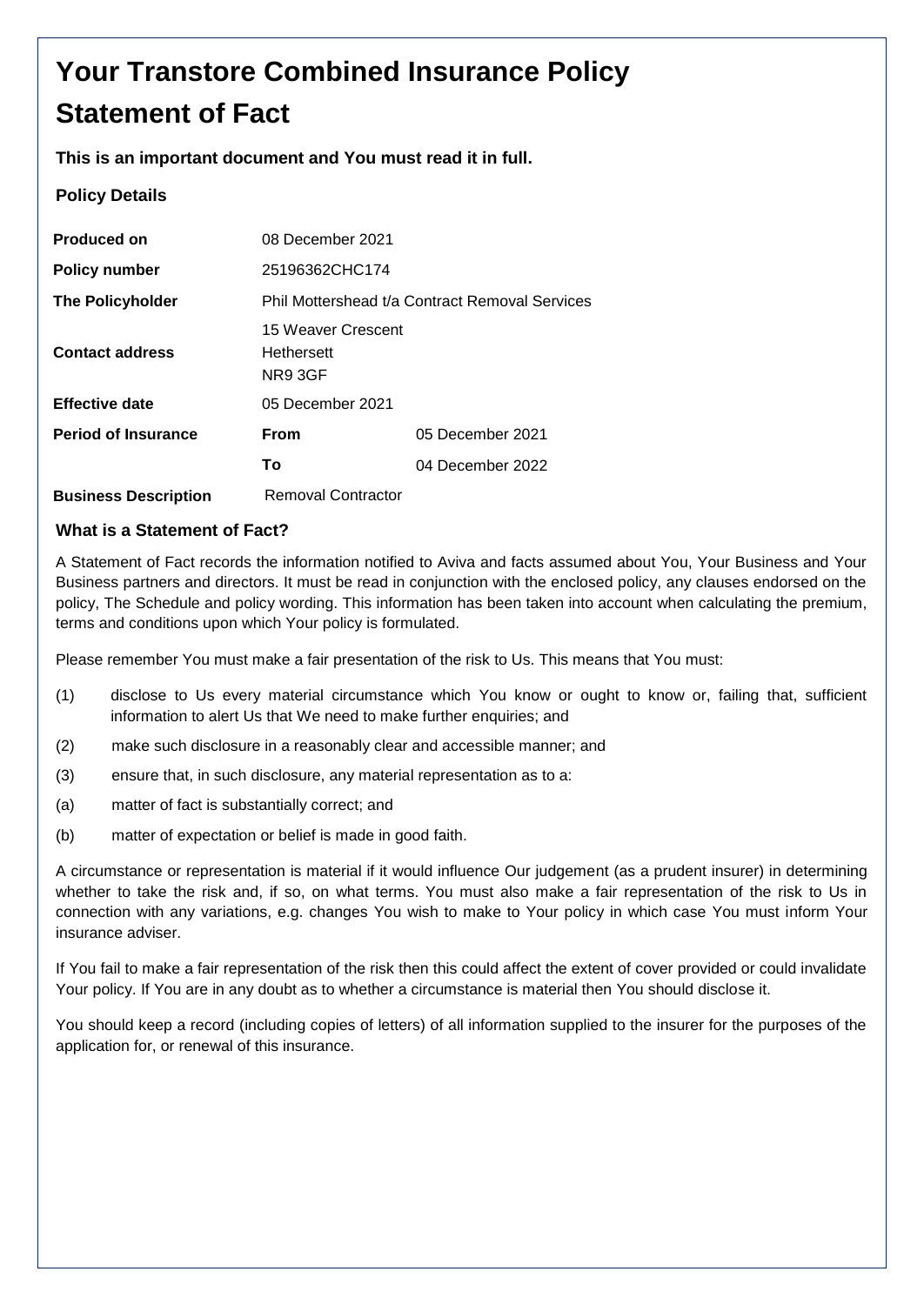**You must check all the information contained in this Statement of Fact and The Schedule and contact Your insurance adviser immediately if any details are incorrect or incomplete. Failure to do so may mean that Your policy is not valid or We may not be liable to pay all or some of Your claim(s).**

**Any subsequent alterations to this Statement of Fact take precedence over the information contained within it.**

### **General Details**

No Policyholder, director or partner involved with The Business has:

- ever been declared bankrupt or insolvent
- ever been the subject of a County Court Judgment, an Individual Voluntary Arrangement, a Company Voluntary Arrangement or a Sheriff Court Decree
- ever been disqualified from being a company director
- ever had an insurance proposal declined, renewal refused or insurance cancelled or special terms imposed
- been convicted of or charged (but not yet tried) or been given an Official Police Caution in respect of any criminal offence other than a motoring offence
- been convicted of fraud, robbery, theft or handling stolen goods during the past 5 years unless spent by the Rehabilitation of Offenders Act
- The Business has
	- $\circ$  never been subject to an investigation by HM Revenue and Customs which has resulted in a prosecution
	- o a permanent registered address.

### **Claims History**

In connection with The Business or any other business in which You, Your directors, partners or family members are, or have been involved, and in respect of the cover(s) now granted:

### **There have not been any incidents in the 3 years prior to inception/renewal which have or could have resulted in a claim, whether insured or not.**

 prosecuted by the Environment Agency and/or been subject to Civil Sanctions and/or been required to pay cleanup costs following a pollution incident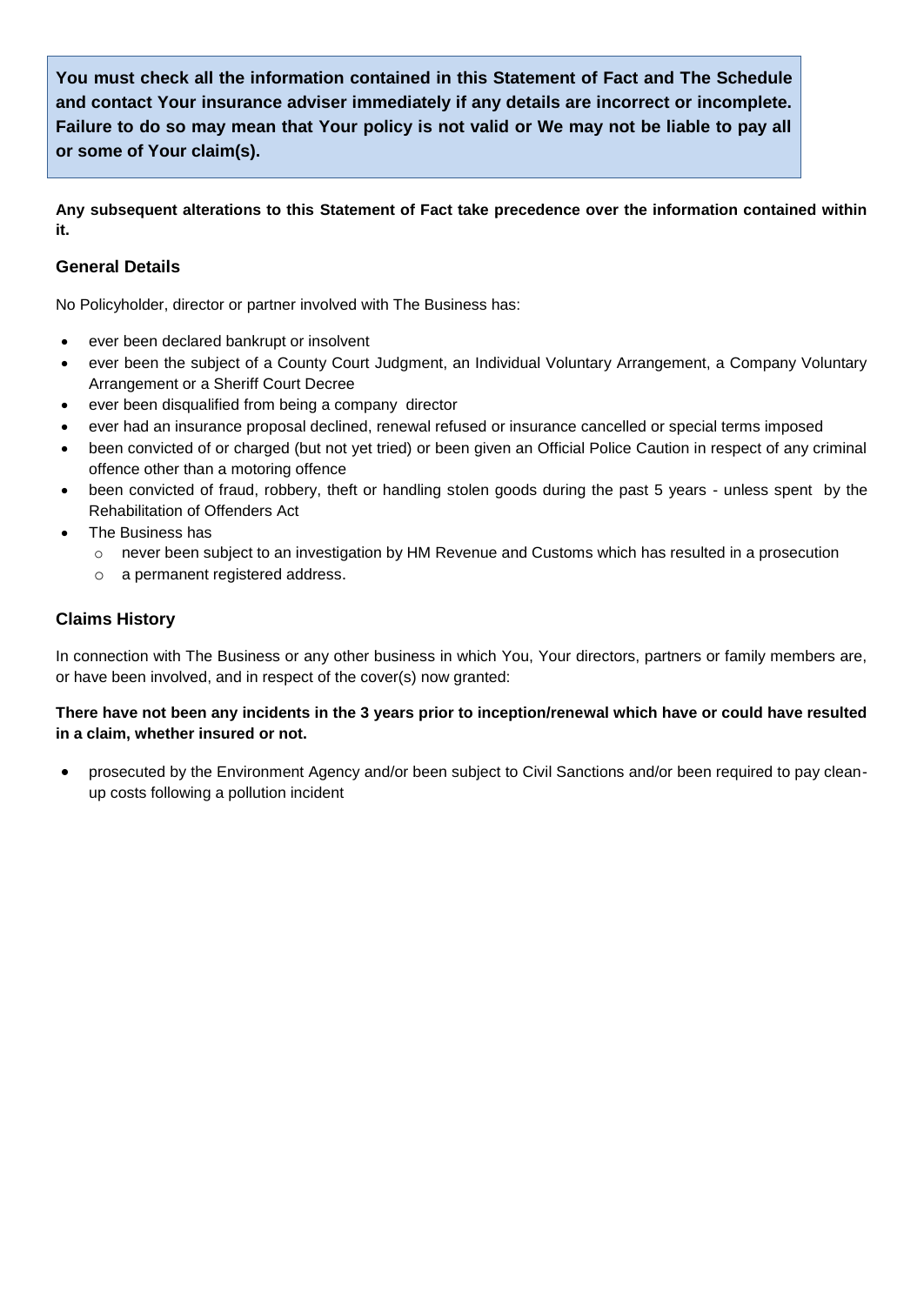Policy number 25196362CHC174

| <b>Transaction type</b> | Renewal 2021     |
|-------------------------|------------------|
| <b>Produced on</b>      | 08 December 2021 |

### **This Schedule forms part of Your policy.**

#### **Important (Material Circumstances)**

If the information in The Schedule is incorrect or incomplete, or if the insurance does not meet Your requirements, please tell Us as soon as possible.

You are reminded of the need to tell Us immediately of any circumstances or changes which We would take into account in Our assessment or acceptance of this insurance as failure to disclose all relevant circumstances may invalidate Your policy, or may result in the policy not operating fully.

| <b>Policy details</b><br><b>Insurer</b>                               | Aviva Insurance Limited                     |                                                |
|-----------------------------------------------------------------------|---------------------------------------------|------------------------------------------------|
| <b>Period of Insurance:</b>                                           | From:<br>To:                                | 05 December 2021<br>04 December 2022           |
| <b>Effective Date:</b>                                                | 05 December 2021                            |                                                |
| <b>Renewal Date:</b>                                                  | 05 December 2022                            |                                                |
| Premium:<br><b>Insurance Premium Tax:</b><br><b>Total Amount Due:</b> | £950.00<br>£114.00<br>£1,064.00             |                                                |
| <b>Your details</b>                                                   |                                             |                                                |
| <b>Policyholder:</b>                                                  |                                             | Phil Mottershead t/a Contract Removal Services |
| <b>Policyholder's Address:</b>                                        | 15 Weaver Crescent<br>Hethersett<br>NR9 3GF |                                                |
| <b>Business Description:</b>                                          | <b>Removal Contractor</b>                   |                                                |

| <b>Agency number:</b>    | 50BC320                                               |
|--------------------------|-------------------------------------------------------|
| Name:                    | Basil E. Fry & Co. Limited                            |
| <b>Address:</b>          | Swan House, Swan Centre, Leatherhead, Surrey KT22 8AH |
| <b>Telephone Number:</b> | 01372 385 985                                         |
| <b>Email Address:</b>    | broking@basilfry.co.uk                                |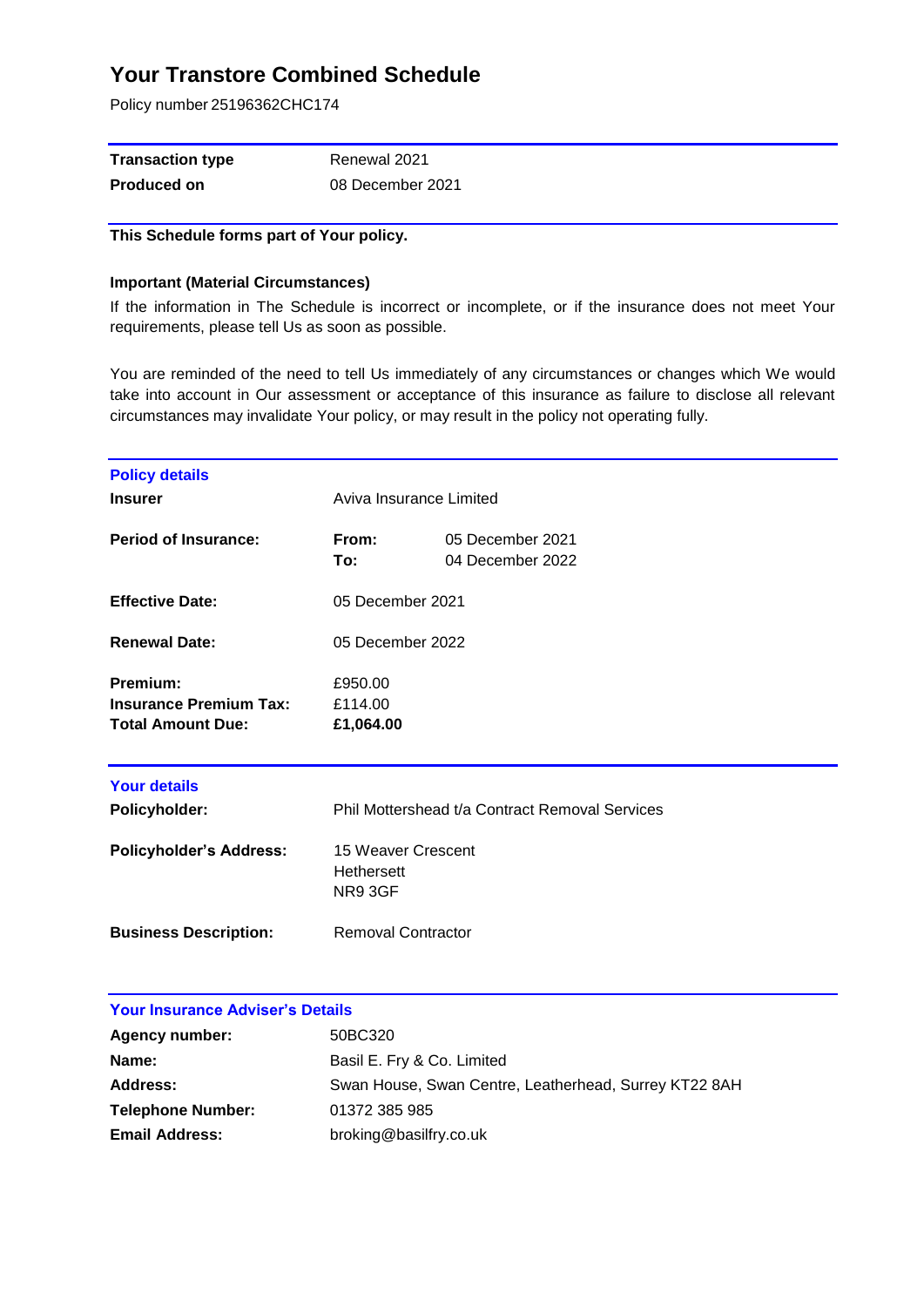Policy number 25196362CHC174

### **Summary of Cover**

There may be differences in the cover selected between premises, so please check the details carefully.

### **Cover Sections You've chosen to Cover**

| <b>Asset Protection</b>                     |                                          |
|---------------------------------------------|------------------------------------------|
| Property Damage - All Risks<br><b>Theft</b> | <b>Not Insured</b><br><b>Not Insured</b> |
| <b>Business All Risks</b>                   |                                          |
| <b>Business All Risks</b>                   | <b>Not Insured</b>                       |
| <b>Money &amp; Assault</b>                  |                                          |
| Money & Assault                             | <b>Not Insured</b>                       |
| <b>Revenue Protection</b>                   |                                          |
| <b>Business Interruption</b>                | <b>Not Insured</b>                       |
| <b>Legal Liabilities</b>                    |                                          |
| Employers' Liability                        | <b>Not Insured</b>                       |
| <b>Public/Products Liability</b>            | <b>Not Insured</b>                       |
| <b>Freight</b>                              |                                          |
| Goods in Transit                            | <b>Insured</b>                           |
| Storage                                     | <b>Not Insured</b>                       |
|                                             |                                          |

### **General Endorsements**

None.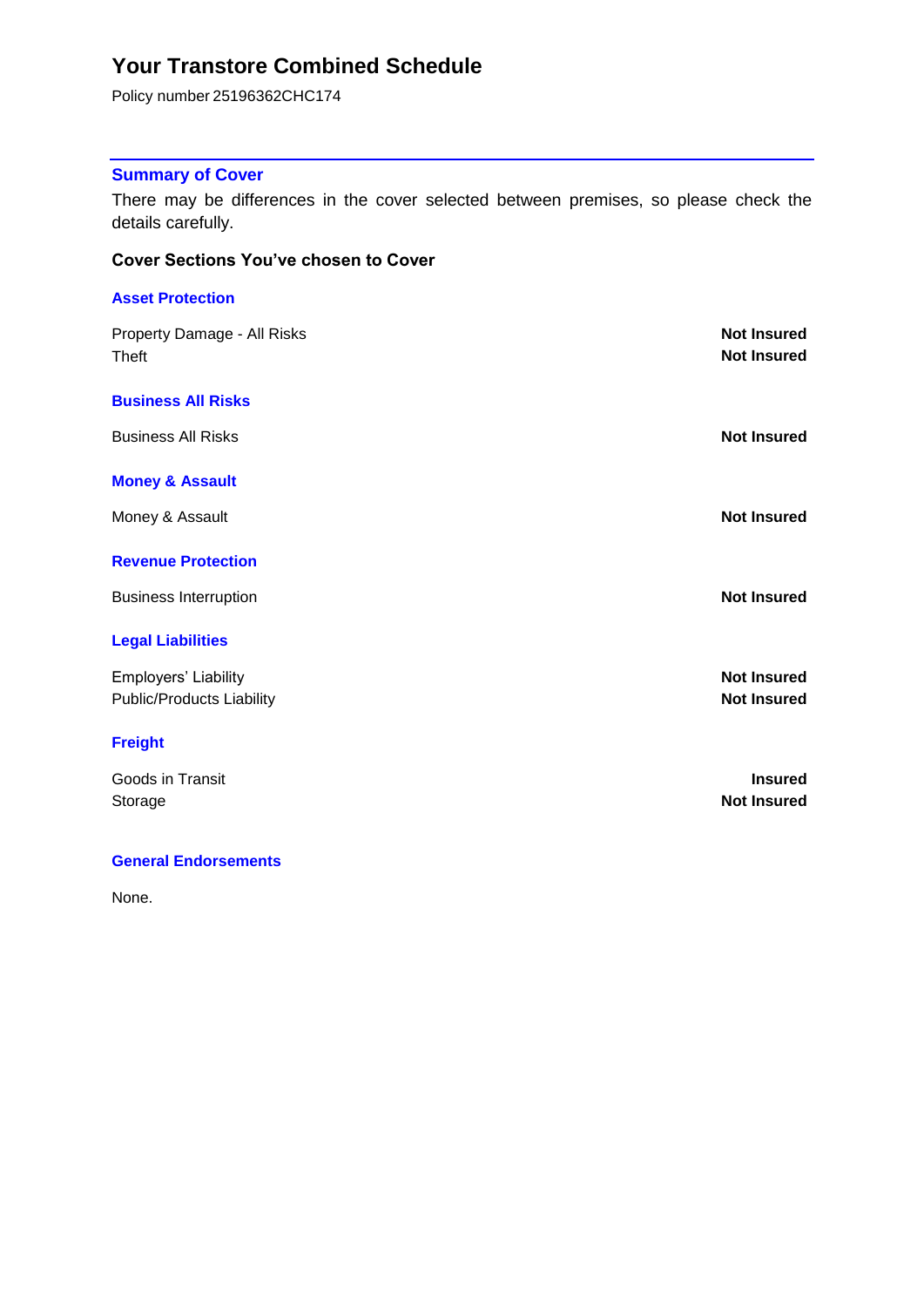Policy number 25196362CHC174

### **Freight**

|  | <b>Policy Cover</b> |
|--|---------------------|
|  |                     |

### **Goods in Transit**

| <b>Geographical Limits</b>   | Zone 1 - Please see the Policy Wording for a full description.     |
|------------------------------|--------------------------------------------------------------------|
| <b>Basis of Cover</b>        | Other Conditions, RHA, CMR                                         |
| <b>Conditions of Trading</b> | British Association of Removers or as agreed by underwriters, CMR. |
| <b>Method of Transport</b>   | Own Vehicles and/or Subcontractors Vehicles.                       |
| <b>Limit of Indemnity</b>    | £30,000                                                            |
| <b>Number of Vehicles</b>    | Maximum 2 at any one time.                                         |
| <b>Rate on Adjustment</b>    | 0.871%                                                             |

### **MAXIMUM OVERALL LIMIT OF INDEMNITY**

The Maximum Limit of Liability under this Policy in respect of any one occurrence is £1,000,000.

### **Excess Clause**

You shall bear the first:

a) £50 of each and every claim in respect of Personal Effects of Your Drivers

b) £25 of each and every other claim.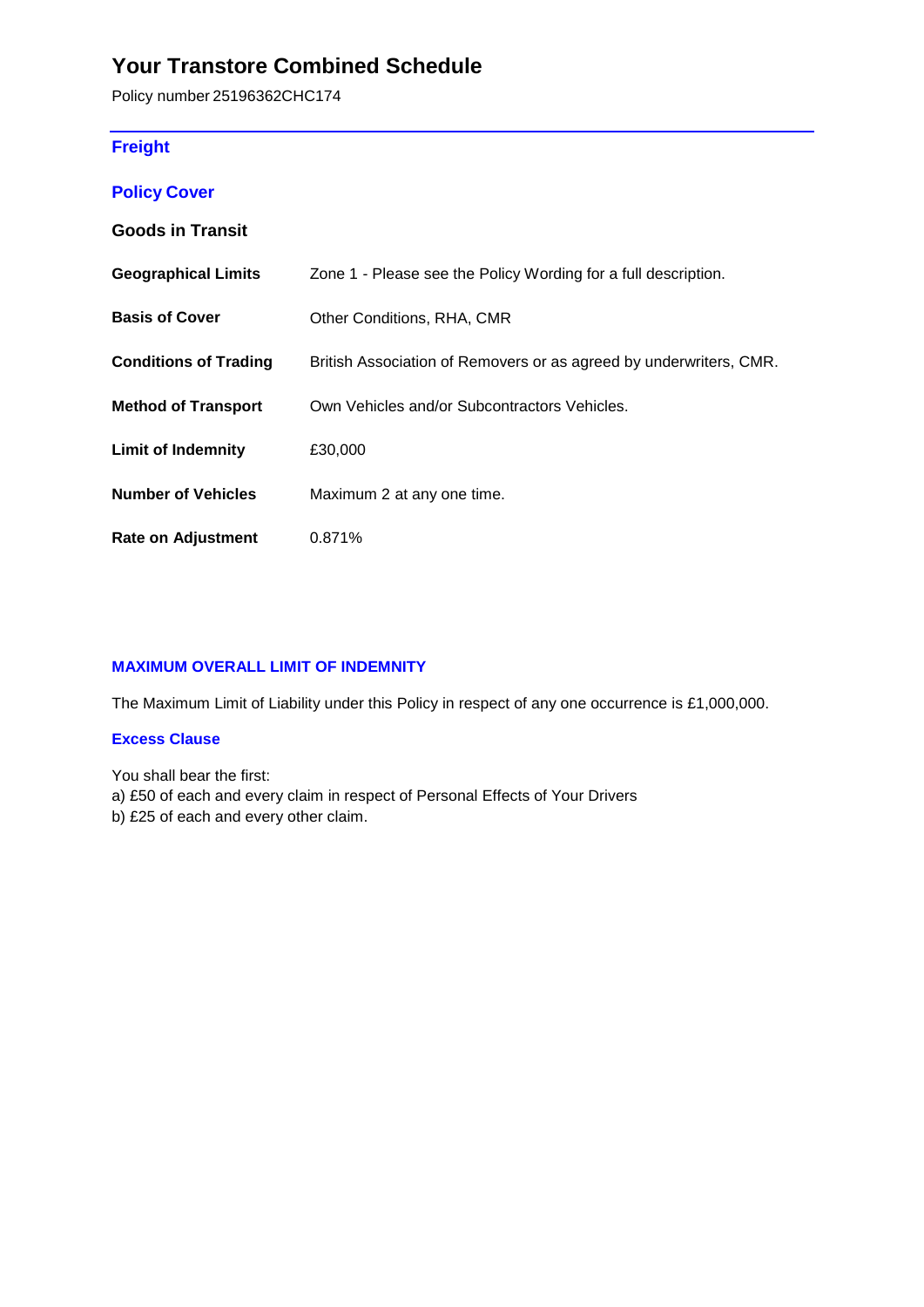Policy number 25196362CHC174

### **Conditions**

As per Your Transtore policy wording freight section but including the below:

It is hereby declared and agreed that Exclusion 7 as stated in your Your Transtore policy wording Freight section is deleted.

It is hereby declared and agreed that Under the Reasonable Care section As per Your Transtore policy wording Freight section Items a, b (ii) and b (iv) are deleted.

### **Special Conditions**

### **Storage Claims Basis**

In respect of storage claims only The Indemnity is classed as "discovered by the Insured during the period of insurance".

### **Additional Conditions and Endorsements**

**The Schedule will state which Section(s) the following Additional Conditions and Endorsements apply to. These are in addition to the Conditions contained in each applicable Section and the Policy Conditions at the back of this policy.**

Exception (3) (a) contained in the Policy Exceptions section of the Policy Wording shall not apply to the Freight policy section.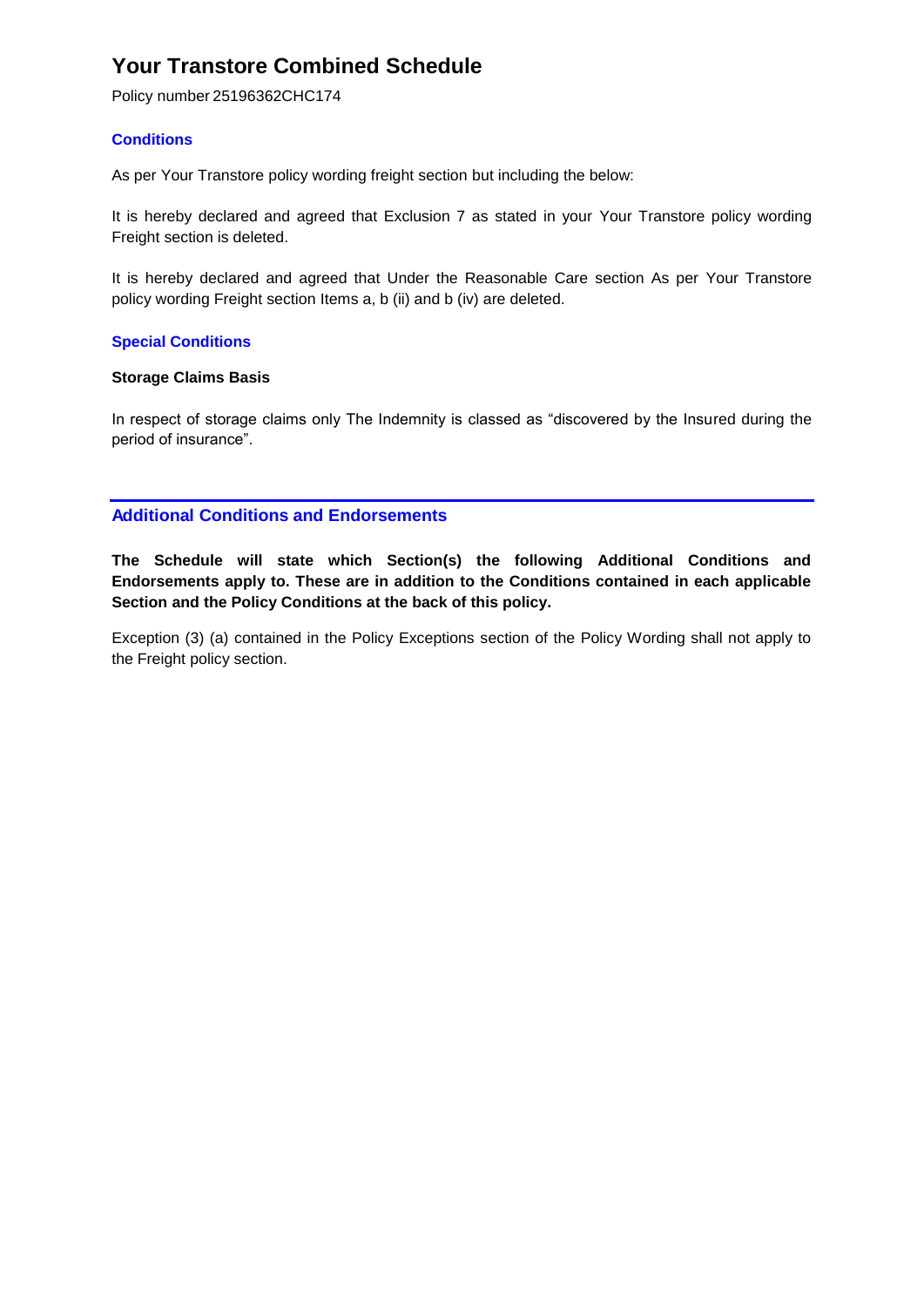Policy number 25196362CHC174

## **Important Information**

Each time We use "We/Us/Our/Aviva" this will have the same meaning wherever it appears unless we state otherwise. We/Us/Our/Aviva means Aviva Insurance Limited.

### **Material Circumstances**

IMPORTANT – This policy is a legal contract

Please remember that you must make a fair presentation of the risk to us. This means that you must:

- (1) disclose to us every material circumstance which you know or ought to know or, failing that, sufficient information to alert us that we need to make further enquiries; and
- (2) make such disclosure in a reasonably clear and accessible manner; and
- (3) ensure that, in such disclosure, any material representation as to a: (a) matter of fact is substantially correct; and (b) matter of expectation or belief is made in good faith.

A material circumstance is one that is likely to influence an insurer in the acceptance and assessment of the application. You must also make a fair presentation to us in connection with any variations, e.g. changes you wish to make to your policy. If you fail to make a fair presentation of the risk then this could affect the extent of cover provided or could invalidate your policy, so if you are in any doubt as to whether a circumstance is material then it should be disclosed to us.

Disclosures should be specific and made in a reasonably clear and accessible manner. We will not be deemed to have knowledge of any information generally referred to (for example the contents of company websites listed in the risk presentation) or any matter not expressly drawn to our attention.

Each renewal invitation is made on the basis of the information we have at the time it is issued. We may revise or withdraw it if, before the date your renewal takes effect, any event occurs that gives rise to a claim or alters the material circumstances under this insurance, even if we are notified after your renewal date.

A specimen copy of the policy wording is available on request. You should keep a record (including copies of letters) of all information supplied to us for the purposes of the renewal of this insurance. A copy of the completed application will be supplied on request within a period of three months after its completion.

### **Data Protection – Aviva Privacy Notice Personal Information**

We collect and use personal information about you so that we can provide you with a policy that suits your insurance needs. This notice explains the most important aspects of how we use your information but you can get more information about the terms we use and view our full privacy policy at www.aviva.co.uk/privacypolicy or request a copy by writing to us at Aviva, Freepost, Mailing Exclusion Team, Unit 5, Wanlip Road Ind Est, Syston, Leicester LE7 1PD.

The data controller responsible for this personal information is Aviva Insurance Limited as the insurer of the product. Additional controllers include you intermediary, who are responsible for the sale and distribution of the product, and any applicable insurers, reinsurers or brokers we use.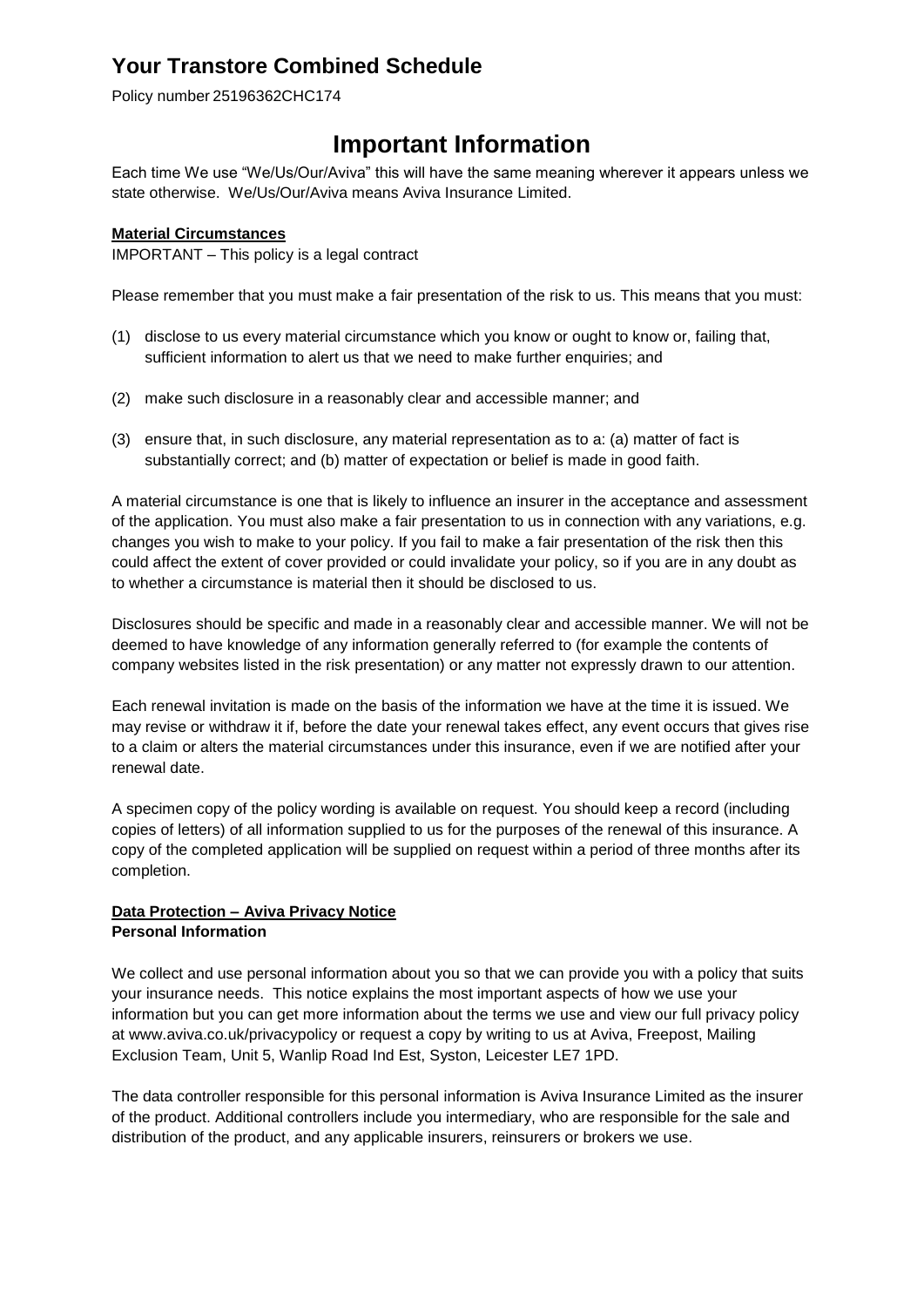Policy number 25196362CHC174

### **Personal information we collect and how we use it**

We will use personal information collected from you and obtained from other sources:

- to provide you with insurance: we need this to decide if we can offer insurance to you and if so on what terms and also to administer your policy, handle any claims and manage any renewal,
- to support legitimate interests that we have as a business. We need this to:
	- manage arrangements we have with our insurers, reinsurers and brokers we use, and for the detection and prevention of fraud,
	- help us better understand our customers and improve our customer engagement. This includes profiling and customer analytics which allows us to make certain predictions and assumptions about your interests, make correlations about our customers to improve our products and to suggest other products which may be relevant or of interest to customers,
- to meet any applicable legal or regulatory obligations: we need this to meet compliance requirements with our regulators (e.g. Financial Conduct Authority), to comply with law enforcement and to manage legal claims, and
- to carry out other activities that are in the public interest: for example we may need to use personal information to carry out anti-money laundering checks.

We may also use personal information about other people, for example family members you wish to insure on a policy. **If you are providing information about another person we expect you to ensure that they know you are doing so. You might find it helpful to show them this privacy notice.**

The personal information we collect and use will include name, address and date of birth, financial information and details of your business and property. If a claim is made we will also collect personal information about the claim from you and any relevant third parties. We may also need to ask for details relating to the health or any unspent offences or criminal convictions of you or somebody else covered under your policy. We recognise that information about health and offences or criminal convictions is particularly sensitive information. We'll ensure that we only use that information where we need to for our insurance purposes (including assessing the terms of your insurance contract, dealing with changes to your policy and/or dealing with claims).

There may be times when we need consent to use personal information for a specific reason. If this happens we will make this clear to you at the time. If you give us consent to using personal information, you are free to withdraw this at any time by contacting us – refer to the "Contacting us" details below. Please note that if consent to use this information is withdrawn we will not be able to continue to process the information you gave us for this/these purpose(s). This would not affect our use of the information where consent is not required.

Of course, you don't have to provide us with any personal information, but if you don't provide the information we need we may not be able to proceed with your application or any claim you make.

Some of the information we use as part of this application may be provided to us by a third party. This may include information already held about you and your business and property within the Aviva group, including details from previous quotes and claims, information we obtain from publicly available records, our trusted third parties and from industry databases, including fraud prevention agencies and databases.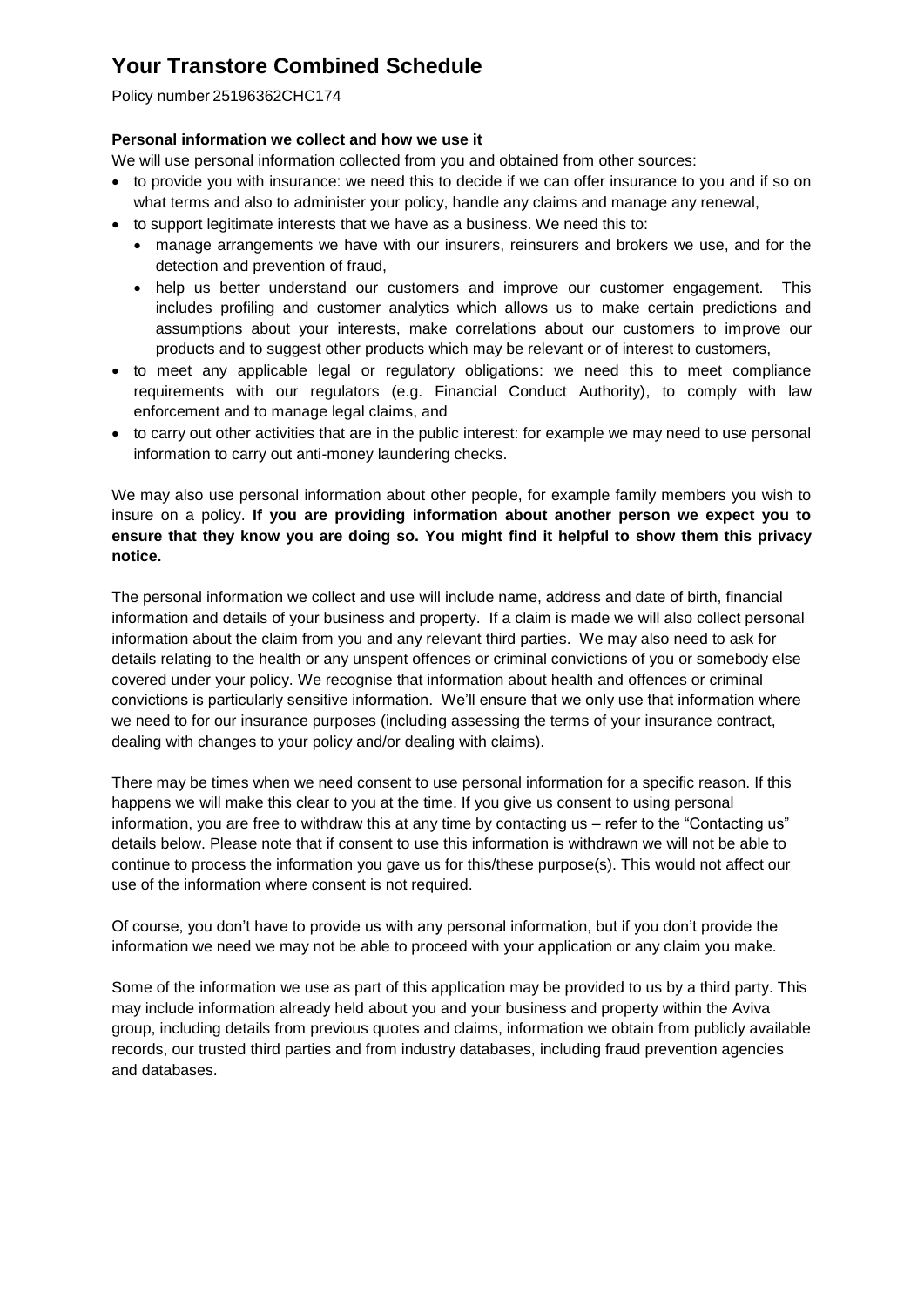Policy number 25196362CHC174

### **Credit Reference Agency Searches**

To ensure the Insurer has the necessary facts to assess your insurance risk, verify your identity, help prevent fraud and provide you with our best premium and payment options, the Insurer may need to obtain information relating to you at quotation, renewal and in certain circumstances where policy amendments are requested. The Insurer or their agents may undertake checks against publicly available information (such as electoral roll, county court judgments, bankruptcy orders or repossession(s)). Similar checks may be made when assessing claims.

The identity of our credit reference agency and the ways in which they use and share personal information, are explained in more detail at [www.transunion.co.uk/crain.](http://www.transunion.co.uk/crain)

### **How we share your personal information with others**

We may share your personal information:

- with the Aviva group, our agents and third parties who provide services to us, and your intermediary**]** and other insurers (either directly or via those acting for the insurer such as loss adjusters or investigators) to help us administer our products and services,
- with regulatory bodies and law enforcement bodies, including the police, e.g. if we are required to do so to comply with a relevant legal or regulatory obligation,
- with other organisations including insurers, public bodies and the police (either directly or using shared databases) for fraud prevention and detection purposes,
- with reinsurers who provide reinsurance services to Aviva and for each other in respect of risks underwritten by Aviva, with insurers who cover Aviva under its group insurance policies and with our brokers who arrange and manage such reinsurance and insurance arrangements. They will use your data to decide whether to provide reinsurance and insurance cover, arrange and manage such cover, assess and deal with reinsurance and insurance claims under such cover and to meet legal obligations. They will keep your data for the period necessary for these purposes and may need to disclose it to other companies within their group, their agents and third party service providers, law enforcement and regulatory bodies.

Some of the organisations we share information with may be located outside of the European Economic Area ("EEA"). We'll always take steps to ensure that any transfer of information outside of Europe is carefully managed to protect your privacy rights. For more information on this please see our Privacy Policy or contact us.

### **How long we keep your personal information for**

We maintain a retention policy to ensure we only keep personal information for as long as we reasonably need it for the purposes explained in this notice. We need to keep information for the period necessary to administer your insurance and deal with claims and queries on your policy. We may also need to keep information after our relationship with you has ended, for example to ensure we have an accurate record in the event of any complaints or challenges, carry out relevant fraud checks, or where we are required to do so for legal, regulatory or tax purposes.

### **Your rights**

You have various rights in relation to your personal information, including the right to request access to your personal information, correct any mistakes on our records, erase or restrict records where they are no longer required, object to use of personal information based on legitimate business interests, including profiling and marketing, ask not to be subject to automated decision making if the decision produces legal or other significant effects on you, and data portability. For more details in relation to your rights, including how to exercise them, please see our full privacy policy or contact us – refer to the "Contacting us" details below.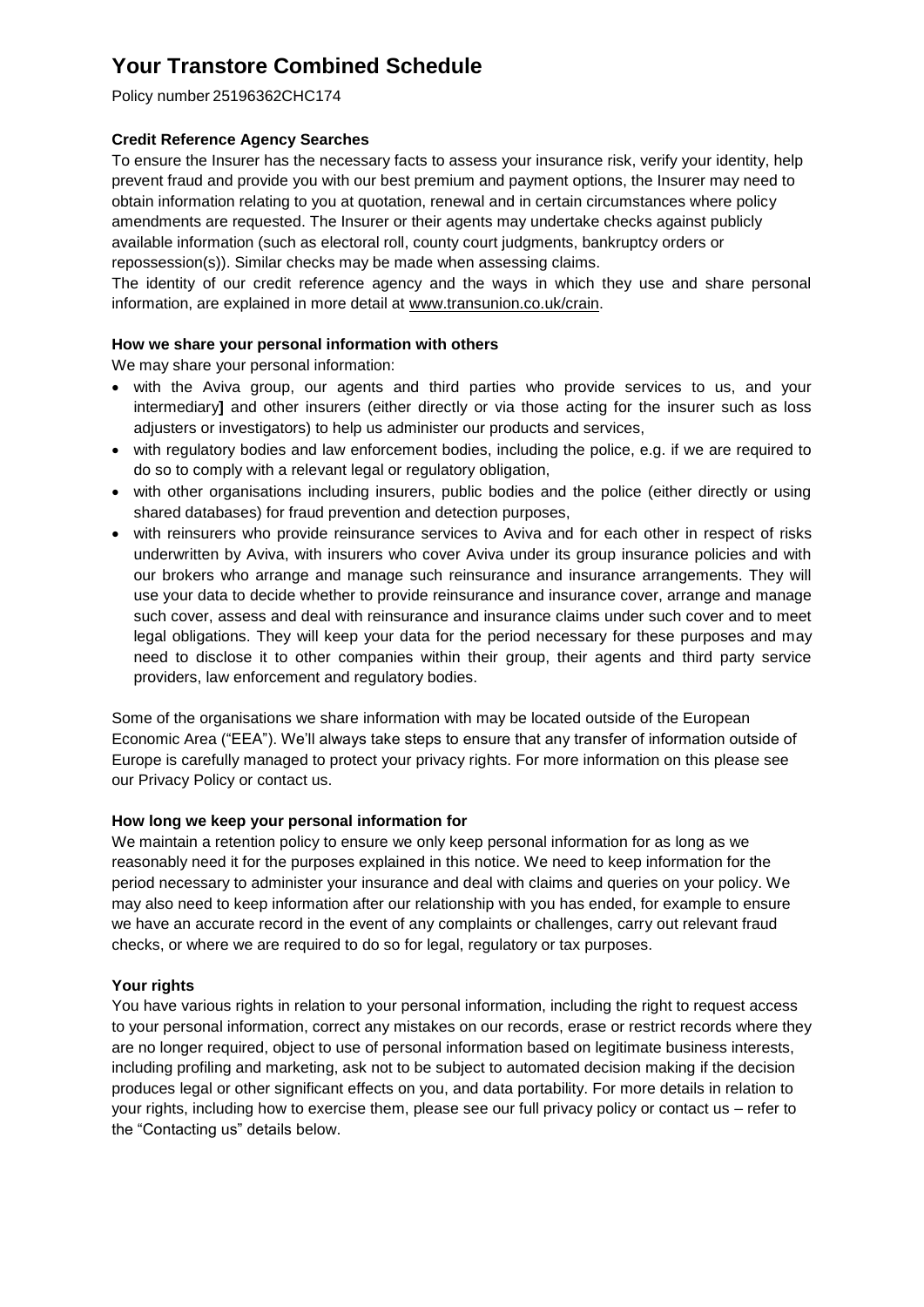Policy number 25196362CHC174

### **Contacting us**

If you have any questions about how we use personal information, or if you want to exercise your rights stated above, please contact our Data Protection team by either emailing them at dataprt@aviva.com or writing to the Data Protection Officer, Level 5, Pitheavlis, Perth PH2 0NH. If you have a complaint or concern about how we use your personal information, please contact us in the first instance and we will attempt to resolve the issue as soon as possible. You also have the right to lodge a complaint with the Information Commissioners Office at any time.

### **Fraud Prevention and Detection**

In order to prevent and detect fraud we may at any time:

- Share information about you with other organisations and public bodies including the Police;
- Undertake credit searches and additional fraud searches;
- Check and/or file your details with fraud prevention agencies and databases, and if you give us false or inaccurate information and we suspect fraud, we will record this to prevent fraud and money laundering.

We can supply on request further details of the agencies and databases we access or contribute to and how this information may be used. If you require further details please contact us at: Policy Investigation Unit, Aviva, Cruan Business Centre, Westerhill Business Park, 123 Westerhill Road, Bishopbriggs, Glasgow G64 2QR. Telephone: 0345 300 0597. Email: PIUUKDI@AVIVA.COM We and other organisations may also search these agencies and databases to:

- Help make decisions about the provision and administration of insurance, credit and related services for you and members of your household;
- Trace debtors or beneficiaries, recover debt, prevent fraud and to manage your accounts or insurance policies;
- Check your identity to prevent money laundering, unless you provide us with other satisfactory proof of identity;
- Check details of job applicants and employees.

### **Claims History**

• Under the conditions of your policy you must tell us about any insurance related incidents (such as fire, water damage, theft or an accident) whether or not they give rise to a claim. When you tell us about an incident we will pass information relating to it to a database.

• We may search these databases when you apply for insurance, in the event of any incident or claim, or at time of renewal to validate your claims history or that of any other person or property likely to be involved in the policy or claim.

You should show these notices to anyone who has an interest in the insurance under the policy.

### **If You Have a Complaint**

If for any reason you are unhappy with our service, we would like to hear from you. In the first instance, please contact your insurance adviser. Where a complaint cannot be resolved to your satisfaction you may be able to ask the Financial Ombudsman Service to carry out an independent review. Whilst we are bound by their decision you are not. Contacting them will not affect your legal rights.

You can contact the Financial Ombudsman Service by telephone on 0800 023 4567. You can also visit their website at www.financial-ombudsman.org.uk, where you will find further information.